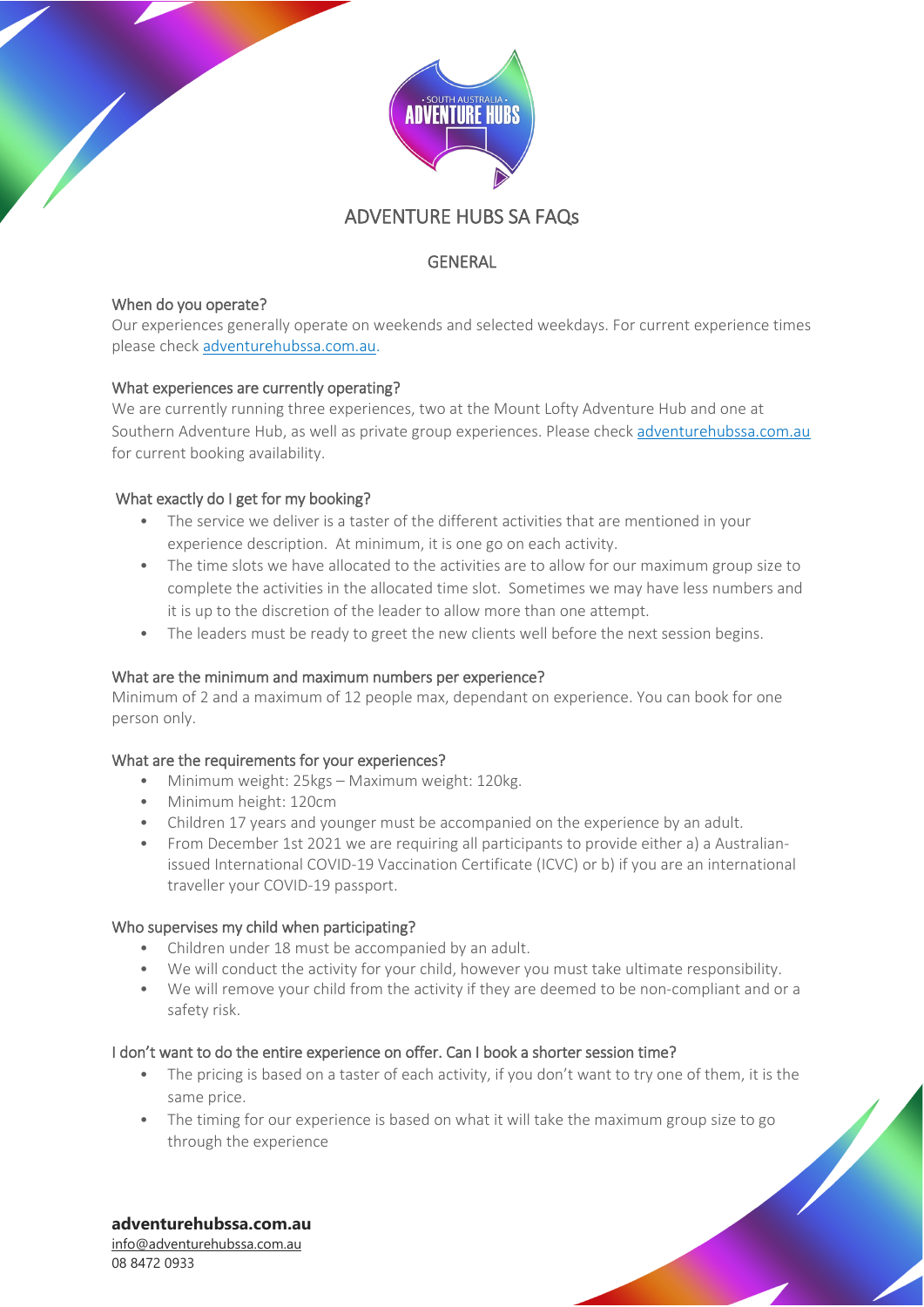

### Can I just get there and start the activity?

As we operate set session times with instructors, you will need to wait for the session you have booked to start. Each session we go through a safety briefing and explain how the activities will be

happening during the session. We also need to have the right staff to participant ratios for the different activities while people are participating.

### When is your office open?

- Our office is in the city and we are open 9am 5pm on Monday Friday. Our office is not open during the weekend, but you can call our office number to be transferred to our emergency contact.
- Our phone number i[s 08 8472 0933.](tel:0884720933)
- As all the information about our experiences is online and bookings are all made online, we only accept emergency calls for legitimate issues.

# BOOKING INFORMATION

All bookings are made with Venture Corporate Recharge (ABN 51 099 001 813) trading as Adventure Hubs SA. By booking a experience or service from Adventure Hubs SA, you (or any other person booked by you) achknowledge you have read and consent to the Adventure Hubs SA Terms and Conditions and Privacy Policy and your booking will be accepted by Adventure Hubs SA on this basis. The experience or services to be provided are those referred to in our booking confirmation to you. The Terms and Conditions and your booking confirmation constitute the entire agreement between you and Adventure Hubs SA.

### How do I book in?

- You can book your ticket online at: [adventurehubssa.com.au.](https://adventurehubssa.com.au/) Adventure Hubs SA uses a thirdparty secure booking platform known as Rezdy. All bookings go directly to Adventure Hubs SA.
- Session times show what is available. If availability appears in the drop down for the day you want, then go for it. If not, please select another date.

### Can I pay after or when the session finishes?

All bookings must be paid for in advance.

### Can I pay with cash?

- All experience/hire bookings are made online and are paid for with credit/debit cards.
- Please contact us to arrange alternative payment options.

### Can I purchase a gift card?

You sure can! All experience and hire gift cards can be purchased online from our website on [adventurehubssa.com.au/gift/](https://adventurehubssa.com.au/gift/).

### Can I purchase a physical copy of my gift card?

You sure can! Call us on [08 8472 0933](tel:0884720933) to organise a physical copy of your gift card. Delivery costs may apply.

### **adventurehubssa.com.au**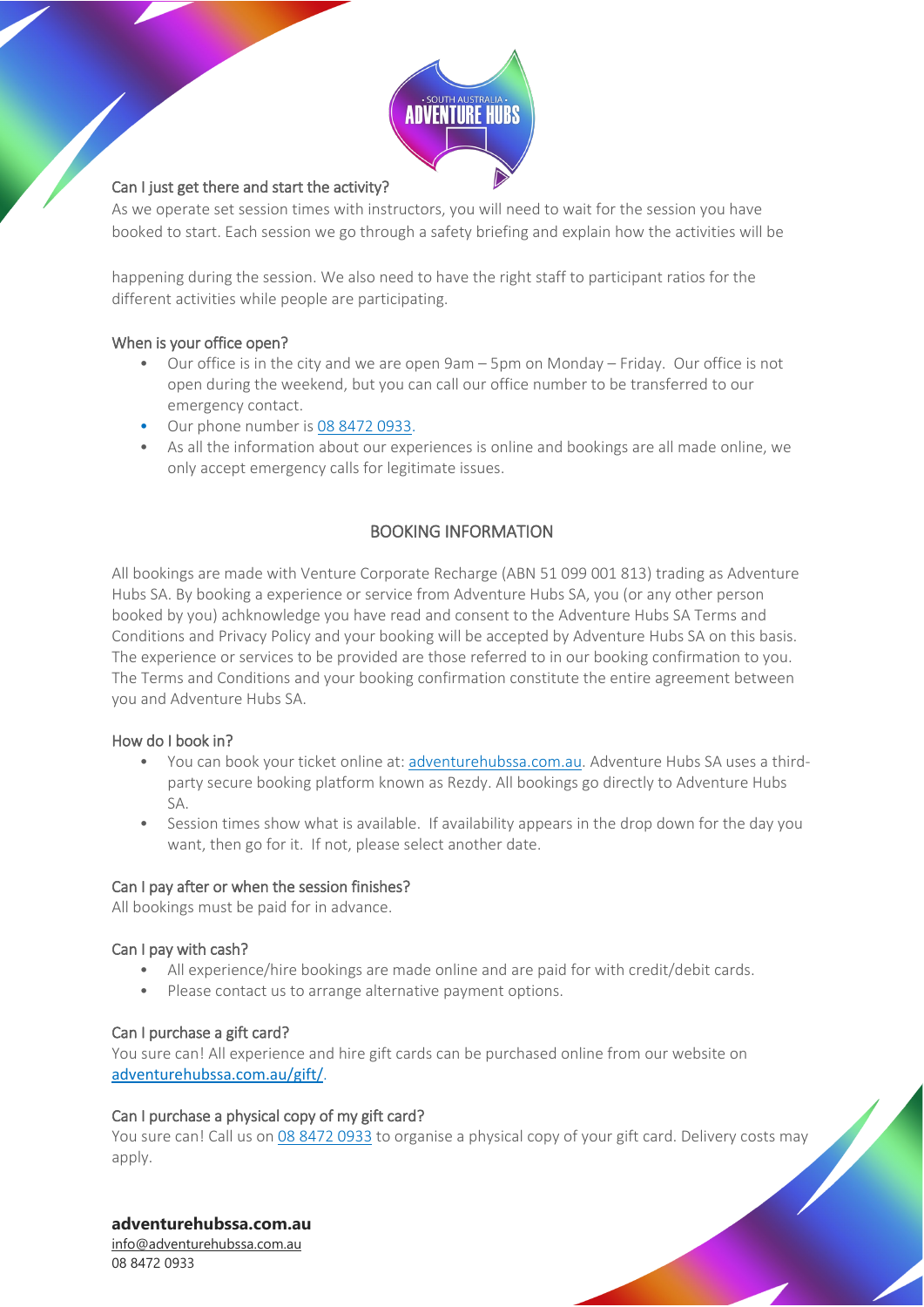

# I booked the experience through an online agent and then terms seem different?

Please contact the online agent that you booked through if you have any questions about the terms and conditions relating to your booking.

### What else should I know about my booking?

- You will be emailed a waiver to sign two days prior to your booking. You will need to arrive 15 minutes before your booking. If you arrive late, you will miss your session.
- We are very strict regarding safe participation. If you are deemed to be acting in an unsafe manner or non-compliant you will be removed from the activity and lose your booking.

### Confirmation of your booking

- Only processed bookings can be accepted. This means you book online and then receive the full details via email immediately following the payment of your booking. If you do not receive this, please check your junk mail. If you still have not received an email, please contact our office straight away.
- Once you receive your email, please review the details of your booking, taking note of the starting time and location map.
- Please check the terms and conditions included to ensure you have no surprises. We will contact you via email up to the day prior to your experience if any changes affect your booking.
- Please contact us if you will not be checking your email or have any concerns about these details.

# MOUNT LOFTY ADVENTURE HUB

### Where are you located

We are located on the grounds of the Woodhouse Activity Centre at 37 Spring Gully Road, Piccadilly, [SA, 5151](https://www.google.com.au/maps/place/Mount+Lofty+Adventure+Hub/@-34.9840293,138.7333359,17z/data=!3m1!4b1!4m5!3m4!1s0x6ab733509dbf9e47:0xccd253d118937c7b!8m2!3d-34.9840293!4d138.7355246)



### **adventurehubssa.com.au**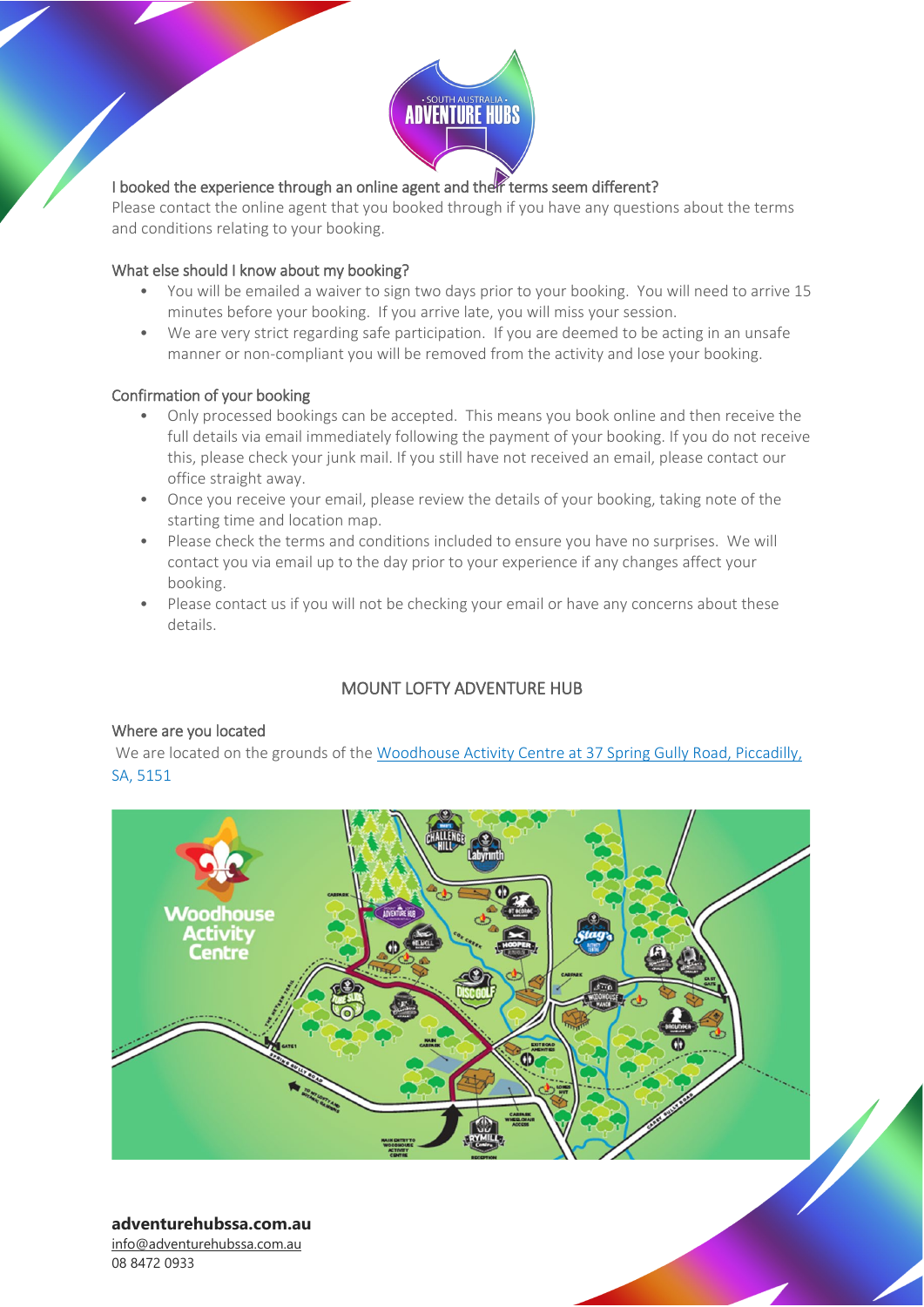

# I'm on my way to Mount Lofty Adventure Hub and I am  $\frac{1}{2}$  the boom gate at the entrance to Woodhouse, what do I do now?

- If you are only entering the property for our experience you do not need to pay day entry.
- You are still required to check in at reception though for fire management.
- If you are wanting to spend the day at Woodhouse you can purchase a day entry upon arrival at reception and they will provide you with a wrist band to indicate this.

### If I book the Mount Lofty Adventure Hub experiences, can I stay and use the Woodhouse facilities?

You can if you purchase day entry and receive a wristband from the Woodhouse reception office at the front gate.

### Can a person join the session if they have not pre-booked?

Of course! As long as we have a space available. Quickly get online and book in before the session closes.

### What experience level is required?

Our experiences and experiences are designed for a beginner level experience (but you don't have to be a beginner to still have fun) and are suitable for all levels of experience and fitness.

### Is there a toilet at the experience location?

Yes! There are toilets at the Mount Lofty Adventure Hub.

### Is there coffee or food available?

Not yet and we are working on it! You can get very tasty tap water though.

### SOUTHERN ADVENTURE HUB

### Where are you located

The Southern Adventure Hub is located within the Girl Guides SA Douglas Scrub Campsite a[t 216](https://www.google.com/maps/place/Southern+Adventure+Hub/@-35.1883376,138.5954597,17z/data=!3m1!4b1!4m5!3m4!1s0x6ab129ac7fffde35:0x10d515c727232484!8m2!3d-35.1843962!4d138.603737)  [Douglas Gully Road, Blewitt Springs, SA, 5171.](https://www.google.com/maps/place/Southern+Adventure+Hub/@-35.1883376,138.5954597,17z/data=!3m1!4b1!4m5!3m4!1s0x6ab129ac7fffde35:0x10d515c727232484!8m2!3d-35.1843962!4d138.603737) It is about 45 minutes from Adelaide. When you are travelling along Douglas Gully Road, the entry gate is just opposite Woodstock Wine Estate. The guide will meet you there and direct you to the parking area and the activity location.

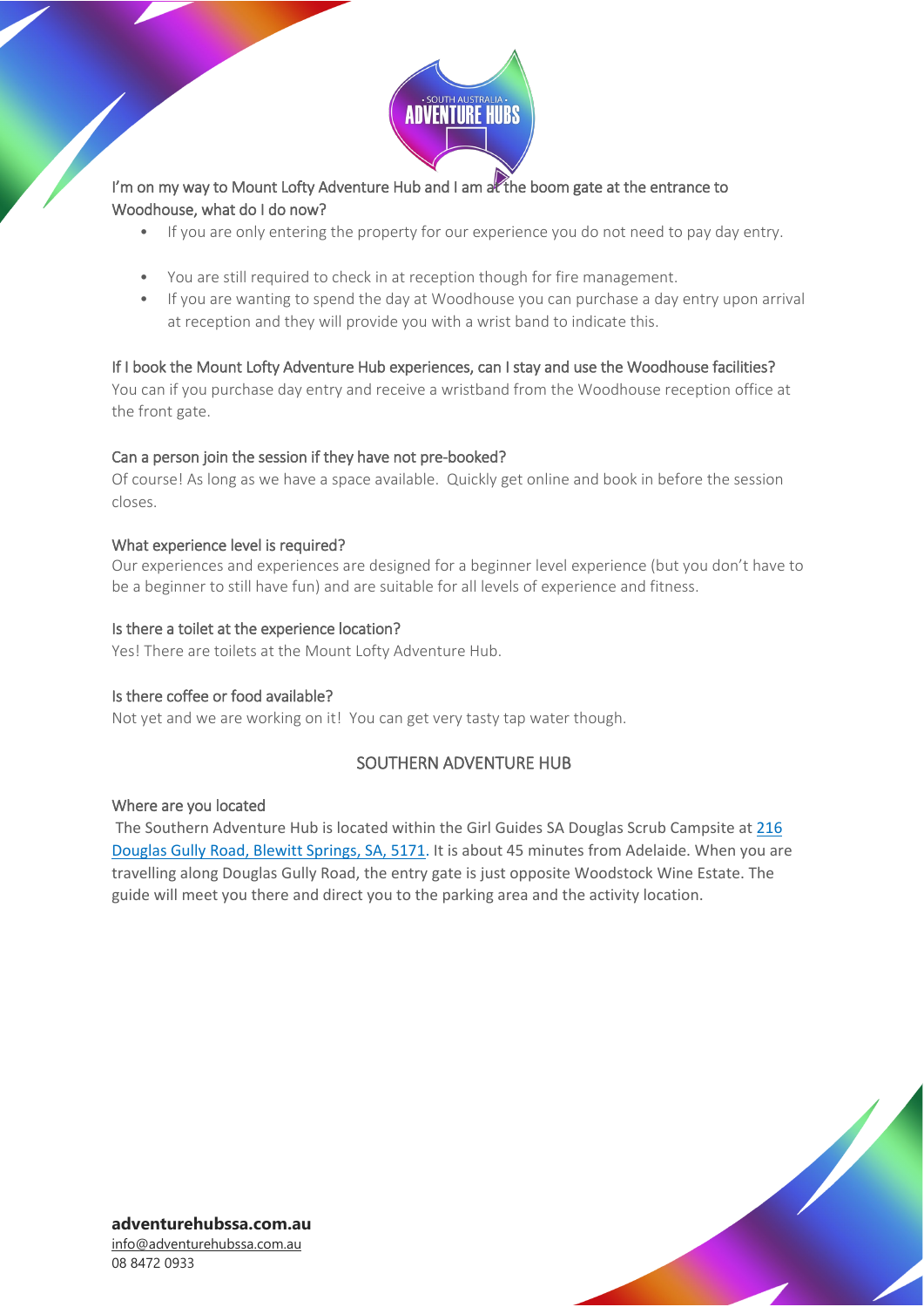

Please wait there for the guide, they will be with you very soon. Alternatively, please call our office and we can assist. Phon[e 8472 0933](tel:0884720933)

### Can a person join the session if they have not pre-booked?

Unfortunately, all tickets must be purchased before the day of the experience. If you have a last minute add in up to 48 hours before your experience and the booking is closed, please call us on [08](tel:0884720933)  [8472](tel:0884720933) 0933 to see whether there is still room.

#### What experience level is required?

Our experiences and experiences are designed for a beginner level experience (but you don't have to be a beginner to still have fun) and are suitable for all levels of experience and fitness.

#### Is there a toilet at the experience location?

Yes! There are toilets at the Southern Adventure Hub.

### **WFATHER**

#### What weather do you operate in?

We operate in most weather conditions, including rain. We have been doing this a long time and understand safe operating conditions. If we are concerned, we will stop, pause, delay or shorten the session for a break in weather.

If we assess the weather to be unsafe, Adventure Hubs SA may have to cancel or postpone/delay the session. We will attempt to do this prior to the day. On the actual day of service, weather conditions may still require our immediate intervention.

#### Extreme weather conditions where Adventure Hubs SA may have to cancel, or postpone/delay include:

• Fire Danger Ratings where it is extreme or catastrophic in the experience locations or if there are any fires near the experience locations that would make it unsafe

# **adventurehubssa.com.au**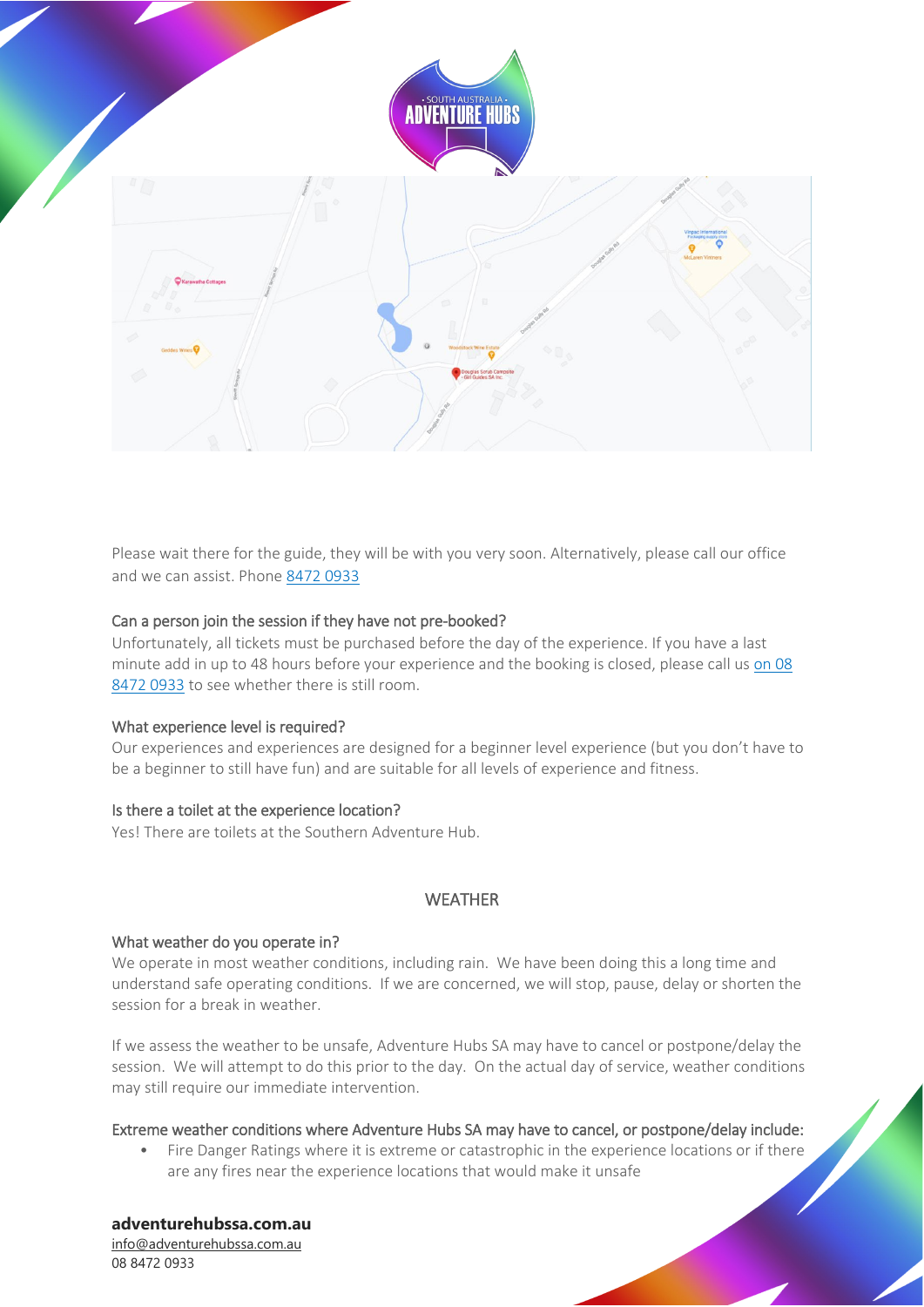

- Severe thunderstorms & lightning
- Extreme temperature (hot or cold)
- Severe wind
- Flooding

If we have to change the session, we will offer the next time slot or provide the opportunity for rescheduling.

# CANCELLATION POLICY

### What is your cancellation / change of date policy?

Full refund: Full refunds and/or cancellations will be given only if they are made at least 72 hours before your scheduled booking. No refund will be given for any cancellations after the

72-hour mark. For the full cancellation policy please check the terms and conditions on your booking form.

- Change of Date: Changes to bookings can be made up to 48 hours before your scheduled experience is to run. To change your booking please call Adventure Hubs SA on [08 8472 0933](tel:0884720933) or email info@adventurehubssa.com.au
- 48 hours or less till your booking: No changes or refunds will be made at this time.

### What happens if I need to cancel on the day?

- Adventure Hubs SA operates a no-refund policy for all cancellations within 72 hours, nonattendances, late attendance, and failure to participate.
- Management reserves the right to make exceptions if it chooses.
- If in the instance, Adventure Hubs SA needs to reschedule due to safety (extreme weather conditions etc.) we will offer to reschedule your session to another available timeslot or, as a last resort if this is not possible, we can provide a refund.

### Addendum to Cancellation Terms regarding COVID-19

Adventure Hubs SA complies with all experience operation regulations of the South Australian Health Department and have implemented COVID-19 health, safety and cleaning protocols as applicable for each experience. In addition, for any reason Adventure Hubs SA or a customer need to cancel a experience due to late notice COVID-19 implications all bookings will be rescheduled or provided with a FULL refund of the experience price. See our COVID-19 information page for further details.

### What if I get there and am too scared to participate or need to stop part way through?

That's okay, it happens sometimes and good on you for coming along and giving it a go! However, if you are not able to start or complete the experience because of fear or you change your mind, please note tickets are non-refundable.

### What happens if I arrive late?

- We have a very tight schedule. If you arrive late, you will likely miss out and lose your booking.
- We ask people to be there 15 minutes before hand to prevent this. Please note that if that happens tickets are non-refundable.

### What happens if you, Adventure Hubs SA, cancels a experience or service

### **adventurehubssa.com.au**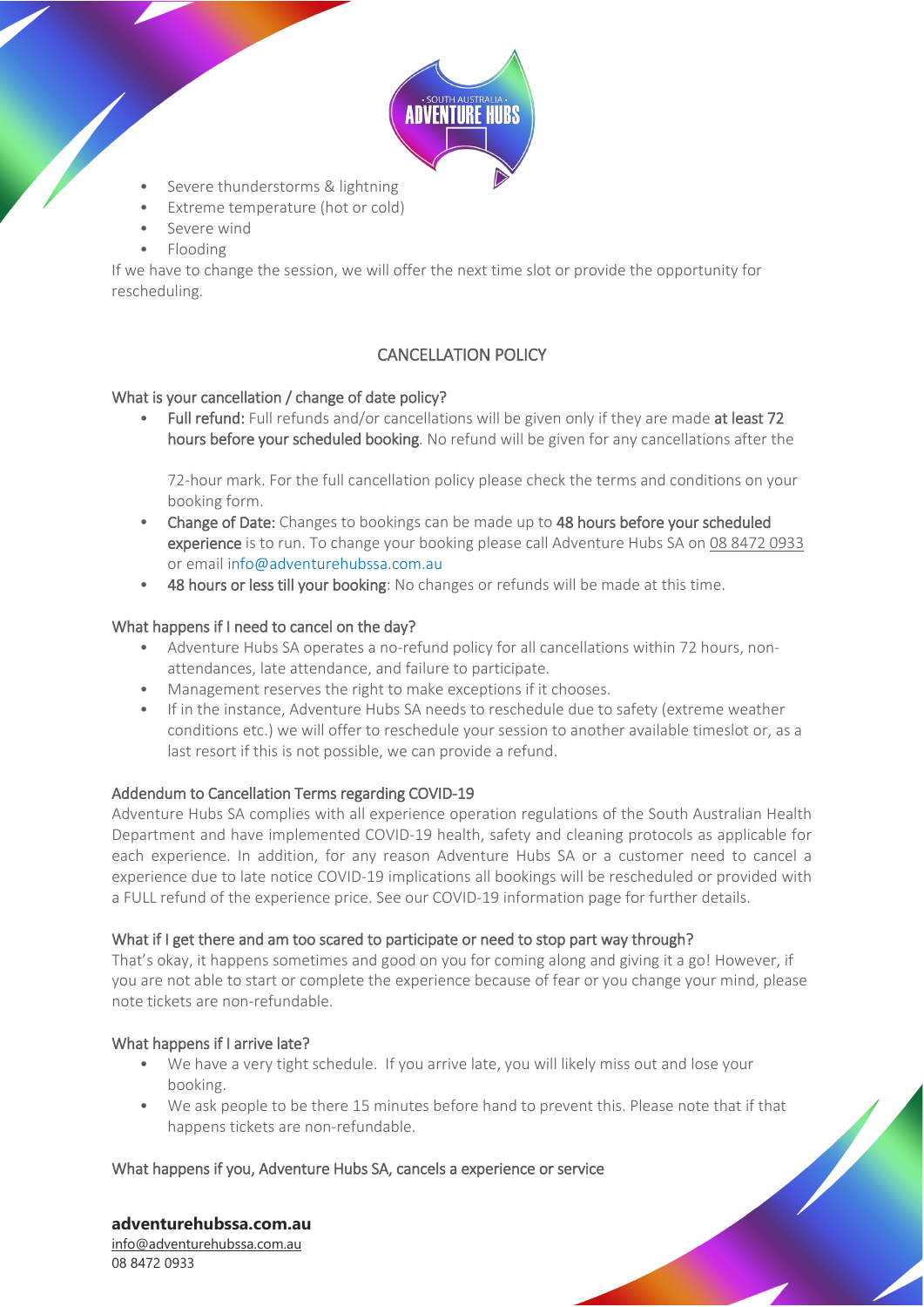

- Adventure Hubs SA reserves the right to cancel a experience or service at any time prior to departure should operational considerations outside of its control dictate (i.e. mechanical breakdown, staff sickness).
- If this occurs, you can transfer to an alternate departure date or alternatively receive a full refund of your booking price.

### What happens if I'm sick on the day?

• Unfortunately, tickets are non-refundable on the day of your experience.\* \*In compliance with the current COVID-19 pandemic, participants who are sick on the day of experience can contact our office to reschedule their experience.

# SAFETY

### Are you safe?

- We definitely are!
- We only use staff trained in the correct qualifications for the activity.
- We carry out daily inspections of the equipment being used.
- We conduct more intensive quarterly inspections and maintenance.

### Do people get injured?

- We ask you to take care while participating in our physical activities. Walking around on uneven surfaces with multiple tripping hazards is normal in nature. You need to take care.
- Our activities involve physical activity and equipment. Therefore, there's a chance for knocks, cuts, abrasions or bruises that come with physical activity in nature.
- In addition, climbing ladders, sitting in harnesses and other safety equipment can be uncomfortable and pinch sometimes.

### Can I participate if I have had a few alcoholic drinks?

- The short answer is no. Safety first!
- We reserve the right to refuse access to the experience should you be deemed to be under the influence of drugs or alcohol, show aggressive, dangerous or threatening behaviour.
- It is your responsibility to participate safely and not be intoxicated, and you must sign a waiver that you have not had a drink.

### What about Medical conditions?

- We would like participants to be free of any medical conditions, that could be worsened by physical activity. It is your responsibility not to book into a session if you have any of these conditions.
- We recommend that you consult a health professional if you have the following, before booking\*\*:
	-
	- Heart Conditions Diabetes
	- Recent Sprains or Muscular Injuries Epilepsy, especially PSE.
	-
	- Pregnancy  **Pregnancy Dislocations** 
		-
		-
	- Back Pain or Chronic Back Pain Prosthetics- includes Cosmetic Implants

### **adventurehubssa.com.au**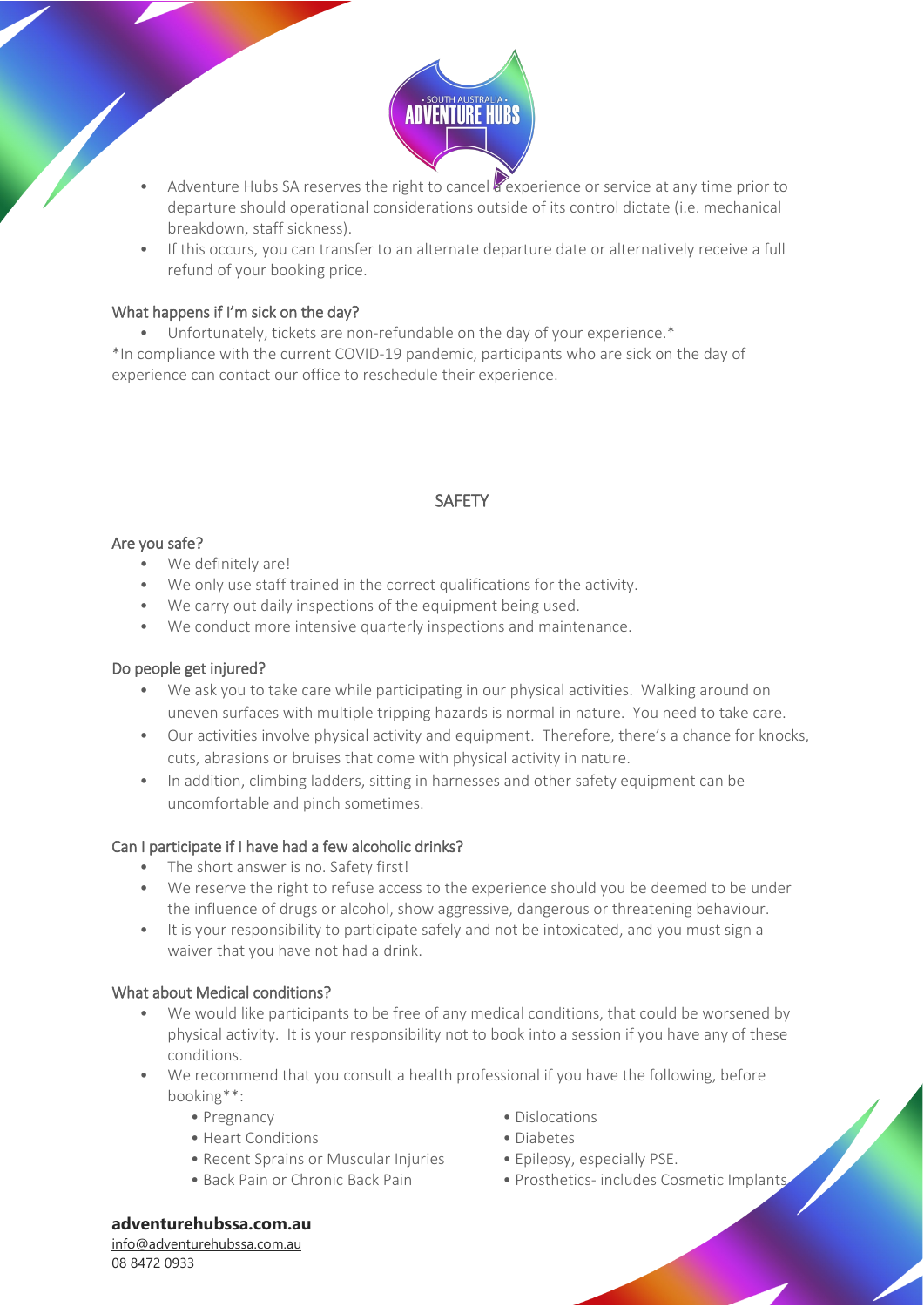

- 
- 
- Bone Disorders Fragile Skin
- Panic/Anxiety Attacks Neurological Disorders
- High or Low Blood Pressure Disabled or physical impairment
	-

\*\* Please note this does not necessarily exclude a person from doing our activities. However, Adventure Hubs SA reserves the right to deny you access to the activities if you aggravate any of the above conditions and if we, acting reasonably, are not completely satisfied that it is safe for you to participate.

# Do I have to follow the COVID check in rules?

- You certainly do.
- This includes complying with the normal rules of non-participation if you are sick, been in a COVID hotspot or have been overseas in the last 14 days, etc.

### Do I need to be COVID-19 vaccinated to do the experiences?

- You certainly do.
- From December 1st 2021 we are requiring all participants to provide either a) a Australianissued International COVID-19 Vaccination Certificate (ICVC) or b) if you are an international traveller your COVID-19 passport.

# How do you take care of hygiene with equipment?

- Where it is safe we also disinfect all our equipment
- You're more than welcome to bring your own hair net or wear your own soft hat (nonbaseball or trucker hat) underneath your helmet for extra protection!

### Can I take my own equipment?

• No, sorry we have rules about testing and use of equipment and therefore must only use our equipment.

### What about environmental impacts and sustainable practices?

- We firmly believe in leaving no trace when we're out and about in our beautiful state.
- To borrow a phrase we take only photographs and leave only footprints.
- We take all our rubbish with us (and pick up rubbish if we find it) and we leave wildlife alone, we don't feed them or try to pat them.

### What sort of qualifications do your guides and instructors have?

- At Adventure Hubs SA, our staff have a large number of skills and qualifications required to safely provide our activities to you. We believe it is extremely important for our staff to stay current with their qualifications whilst continuing to increase their knowledge and understanding.
- For information on the qualifications that our staff hold, several of the qualifications are listed below:
	- Paddle Australia
	- Bushwalking Leadership South Australia
	- Professional Association Climbing Instructors
	- Survive First Aid
	- Australian Sailing

**adventurehubssa.com.au**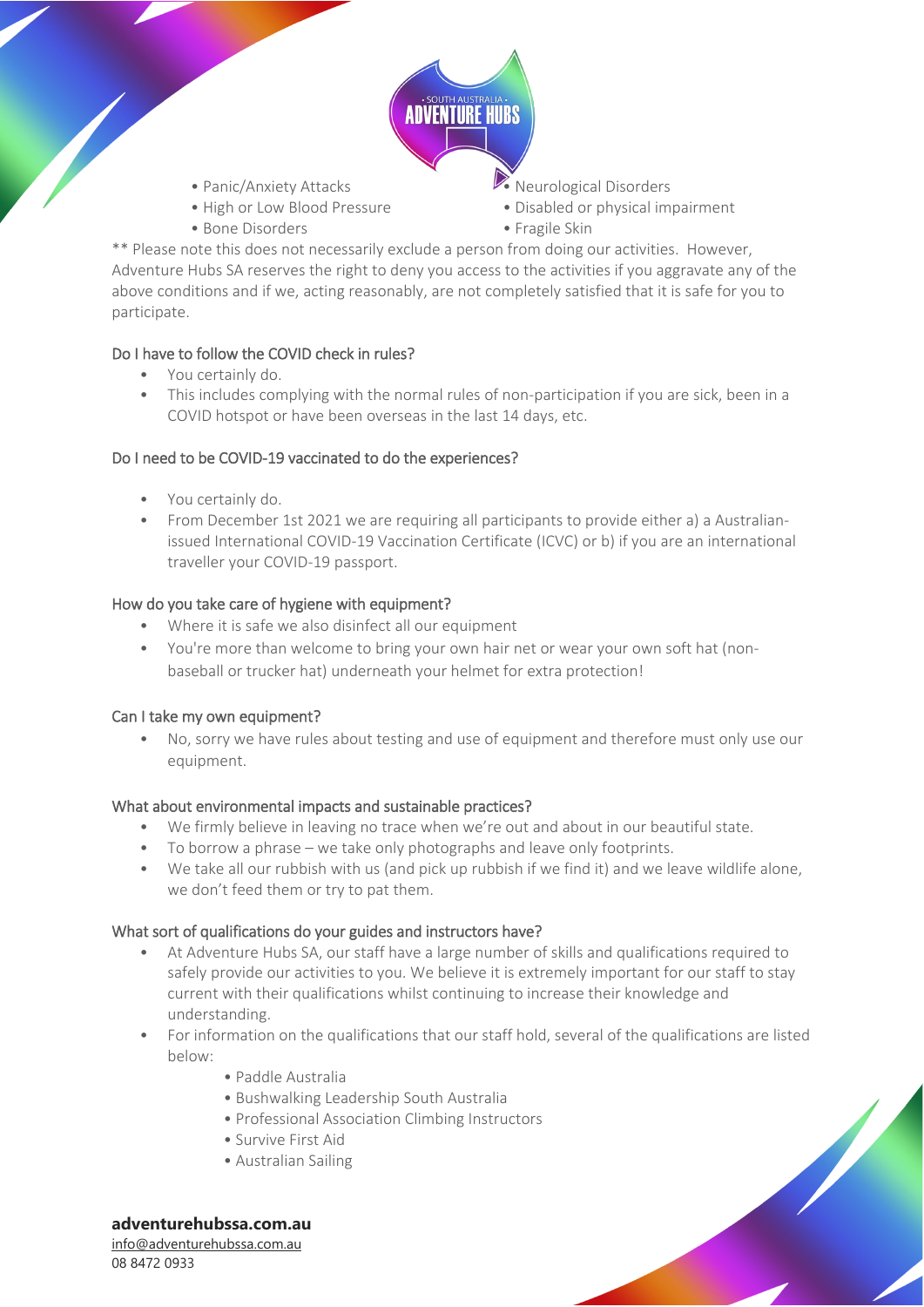

• PADI

# ON THE DAY REQUIREMENTS

### What do I need to bring?

- Sports shoes that are sturdy
- A hat but it may not be suitable to wear under the equipment
- Sunscreen
- Water bottle
- Snacks
- Sunglasses
- Camera if you want to take photos
- You cannot carry most items at height, so bring a back pack and be prepared to leave it on ground while you are participating or in your car

### What should I wear?

- For all our experiences don't wear anything you'd be worried about getting dirty!
- Closed toed shoes are a must.
- Think sun-smart clothing long pants are a good idea and best suited to most activities.
- You will be moving, so active, outdoor style clothing is best

### What happens if I lose my phone, tear my clothes, etc?

You are responsible for your personal items. Adventure Hubs SA does not take responsibility for the accidental loss or damage of your personal items.

### Can I take photos?

- You sure can!
- Adventure Hubs SA is not liable for any damage that may be incurred should it fall off or be damaged while you are undertaking an activity.
- If you're kayaking we recommend that you take a dry bag or take a camera with water-proof housing, just in case of water splashes or in case you drop it overboard accidentally.
- If you share them on social media, please tag us @adventurehubssa. @mtloftyadventurehubs, @southernadventurehubs, we love seeing your pics!
- While we're talking about photos, sometimes Adventure Hubs SA will capture photos and videos during a experience to use for advertising or promotional purposes. Consent is gained when you sign the online waiver. If you take a photo, please check if other participants are ok with it.

# Can I wear a GoPro?

- Absolutely, as long as it is securely attached and doesn't impact on your safety or the safety of your equipment.
- Adventure Hubs SA is not liable for any damage that may be incurred should it fall off or be damaged while you are undertaking an activity.

### **adventurehubssa.com.au**